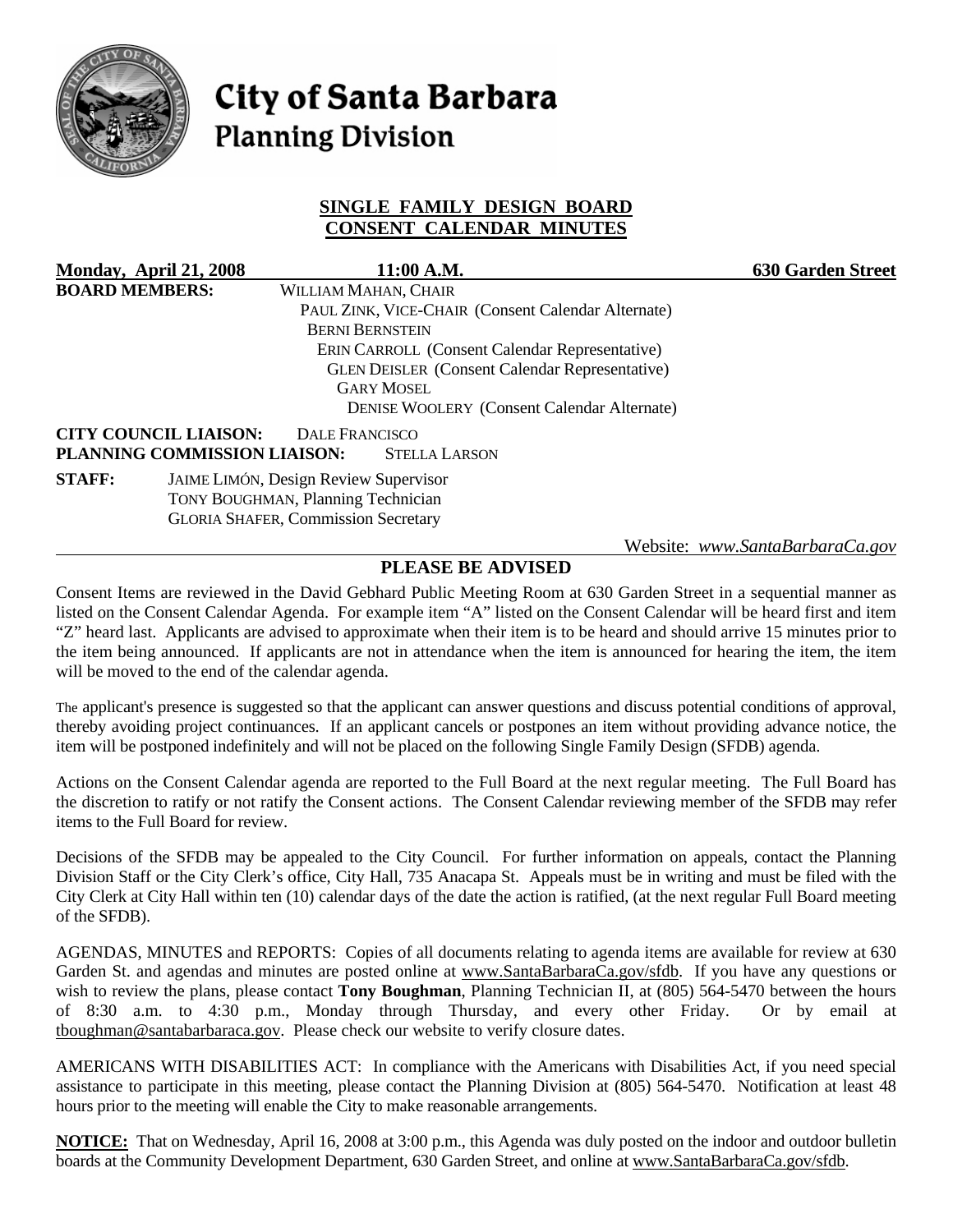# **REVIEW AFTER FINAL**

#### **A. 418 E ISLAY ST R-2 Zone**

 Assessor's Parcel Number: 027-122-004 Application Number: MST2007-00562 Owner: Christopher C. Casebeer Living Trust Designer: Peter Hale

(Proposal to demolish and rebuild an existing 366 square foot detached one-car garage and add a second-story 332 square foot accessory space above. The project is located behind an existing one-story 925 square foot single-family residence on the 5,450 square foot lot.)

**(Review After Final to add clerestory windows front and back, change to narrower windows front and back, add 9 square feet above entry door.)** 

Final Approval as submitted of the Review After Final

#### **REVIEW AFTER FINAL**

#### **B.** 1133 ALAMEDA PADRE SERRA **E-1 Zone**

| Assessor's Parcel Number:                                                                        | 029-282-006         |
|--------------------------------------------------------------------------------------------------|---------------------|
| <b>Application Number:</b>                                                                       | MST2007-00060       |
| Owner:                                                                                           | Alphonso V. Sanchez |
| Architect:                                                                                       | Eric Swenumson      |
| $\sqrt{D}$ 1 $\sqrt{20}$ $\sqrt{20}$ $\sqrt{10}$ $\sqrt{10}$ $\sqrt{10}$ $\sqrt{10}$ $\sqrt{10}$ |                     |

(Proposal for 430 square feet of "as-built" additions to an existing 2,097 square foot single-family residence and attached 512 square foot two-car garage on a 12,710 square foot lot in the Hillside Design District. Modifications are requested for the project's encroachment into the front and interior setbacks.)

#### **(Review After Final to add two columns to support balcony.)**

Final Approval as noted with the following comment. If exterior light is installed at balcony it must meet City Guidelines and applicant to submit a cut-sheet.

#### **CONTINUED ITEM**

#### **C.** 3201 CAMPANIL DR **A-1/SD-3 Zone**

 Assessor's Parcel Number: 047-110-005 Application Number: MST2006-00422 Owner: Lewis G. Bishop Agent: Raymond Appleton

(Proposal to permit as-built changes to the exterior doors and windows on the rear elevation, installation of glass railings on the second-floor decks, and replacement of the hip roofed of the pool house with glass rails & a fireplace at the roof deck on a 3.75 acre lot in the Hillside Design District. The project includes the abatement of violations listed in ENF2006-00325.)

# **(ABR PRELIMINARY APPROVAL EXPIRED. FIRST REVIEW AT SFDB. ACTION MAY BE TAKEN IF SUFFICIENT INFORMATION IS PROVIDED.)**

Final Approval with the finding that the Neighborhood Preservation Ordinance criteria have been met as stated in Subsection 22.69.050 of the City of Santa Barbara Municipal Code, with the following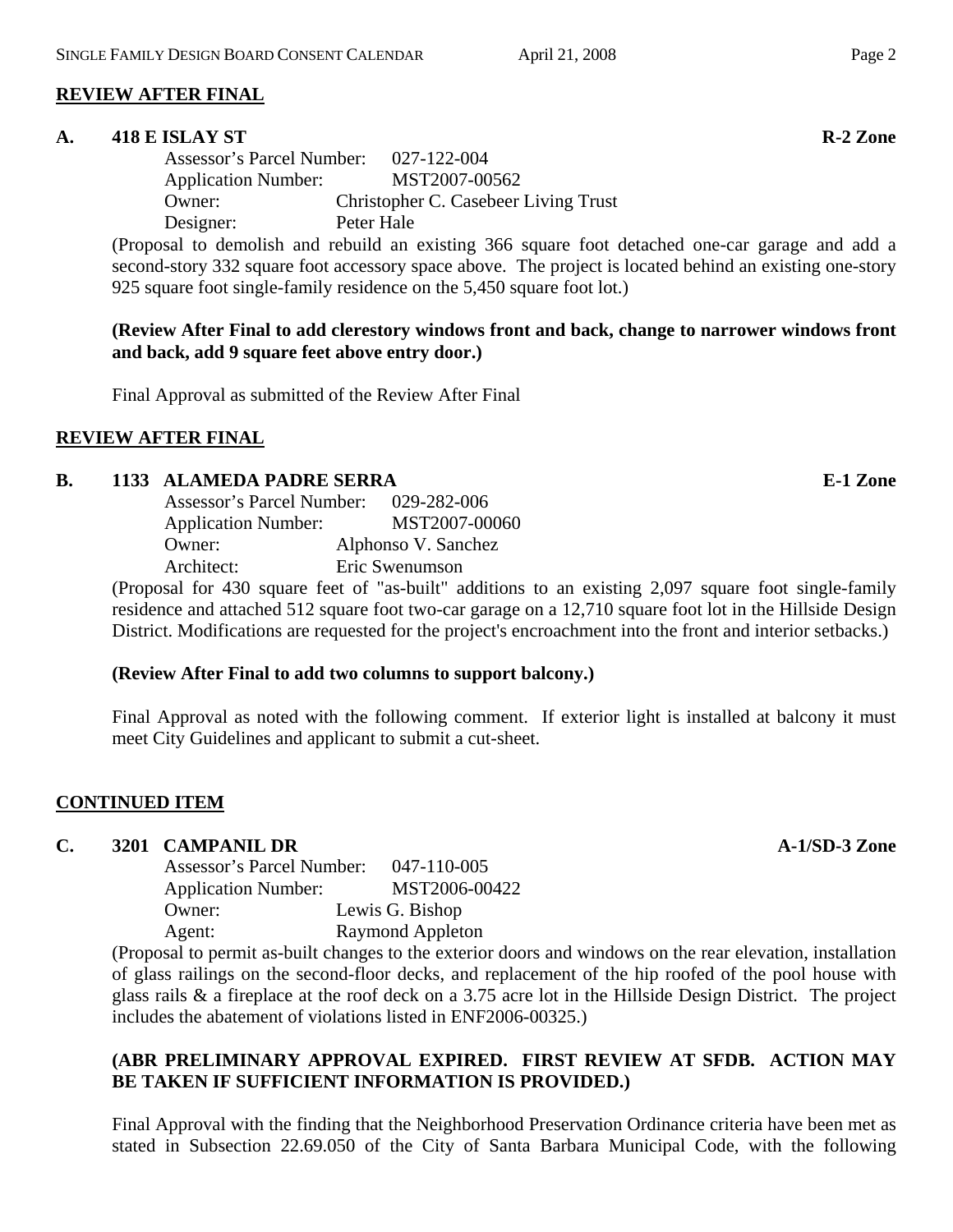comments: 1) The project is compatible with the neighborhood. 2) provides quality materials and matches the existing style. 3) Light fixtures as noted to match integrated fixtures. 4) Railings to be 42 inches.

#### **NEW ITEM**

#### **D.** 61 VISTA DEL MAR DR **E-3/SD-3 Zone**

| Assessor's Parcel Number:  | 047-062-001        |  |
|----------------------------|--------------------|--|
| <b>Application Number:</b> | MST2008-00177      |  |
| Owner:                     | Carleton M. Magoun |  |
| Architect:                 | James Zimmerman    |  |

(Proposal for a 77 square foot front entry tower and 149 square feet of additions at rear. The existing one-story 2,460 square foot single-family residence including 551 square foot two-car detached garage is located on a 50,784 square foot lot in the Hillside Design District.)

# **(COMMENTS ONLY; PROJECT REQUIRES ENVIRONMENTAL ASSESSMENT.)**

Preliminary Approval with the finding that the Neighborhood Preservation Ordinance criteria have been met as stated in Subsection 22.69.050 of the City of Santa Barbara Municipal Code and continued one week to Consent Calendar with the following comments: 1) The project is compatible with the neighborhood and provides quality design. 2) Better define entry with horizontal siding on entry tower. 3) Provide lighting, window, and door details. .

#### **NEW ITEM**

#### **E. 633 SURF VIEW DR E-1 Zone**

| Assessor's Parcel Number:  | 035-111-001                      |
|----------------------------|----------------------------------|
| <b>Application Number:</b> | MST2008-00176                    |
| Owner:                     | Natalie Grubb and Brian Campbell |
| Designer:                  | YS Kim                           |

(Proposal for a 459 square foot one-story addition to an existing 1,950 square foot one-story singlefamily residence, including 450 square foot attached garage. The project is located on a 10,570 square foot lot in the Hillside Design District. The proposed total of 2,409 square feet is 63% of the maximum FAR.)

#### **(ACTION MAY BE TAKEN IF SUFFICIENT INFORMATION IS PROVIDED.)**

Final Approval as submitted with the finding that the Neighborhood Preservation Ordinance criteria have been met as stated in Subsection 22.69.050 of the City of Santa Barbara Municipal Code.